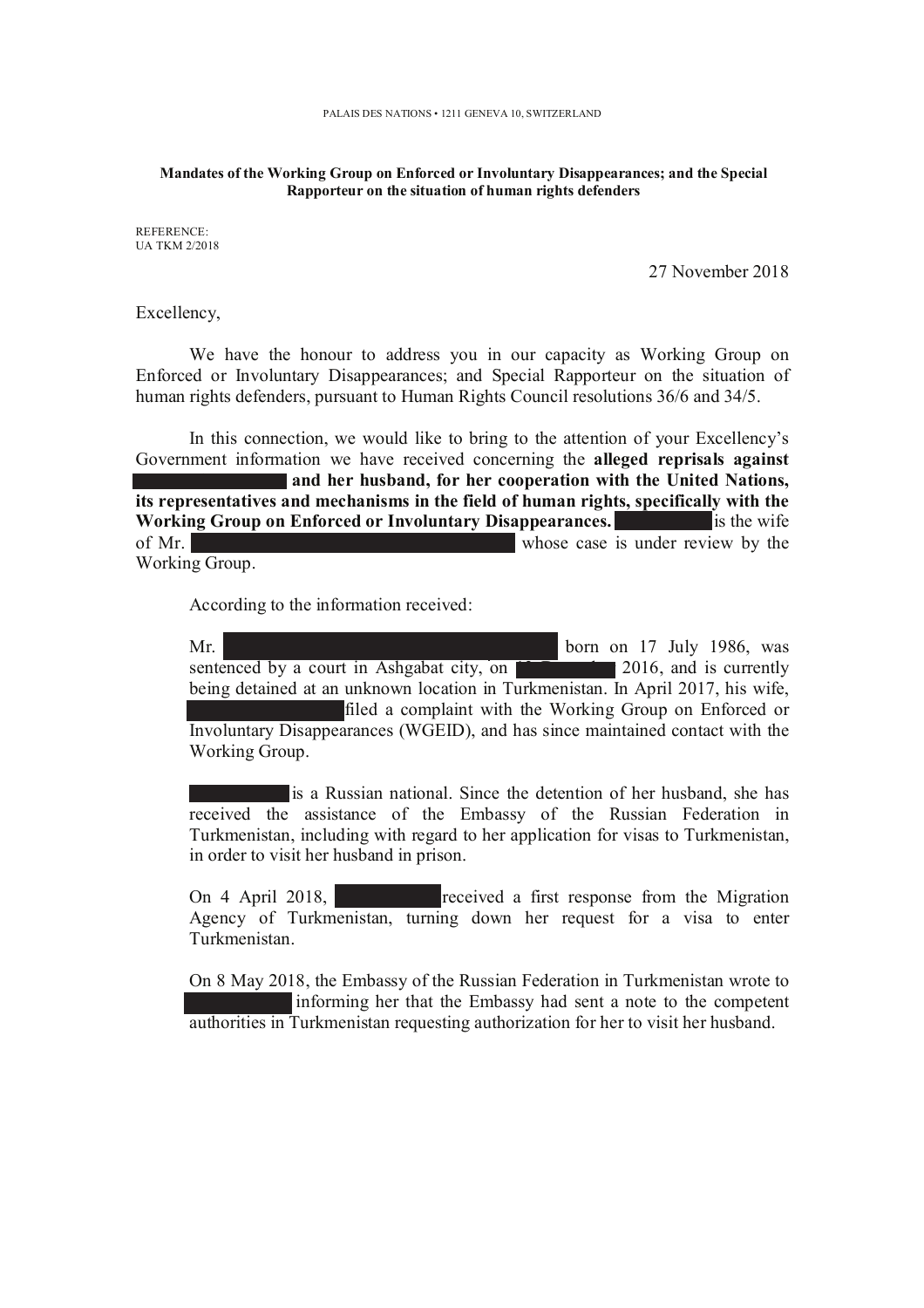then received a reply from the Ministry of Foreign Affairs of Turkmenistan, via the consulate of the Russian Federation, on 10 July 2018. The reply stated that "in accordance with the prescribed manner" she would be able to travel to Turkmenistan and see her husband in prison. However, on 21 September 2018, the Embassy of Turkmenistan in the Russian Federation sent l a letter which stated: "in accordance with article 88 of the criminal executive code of Turkmenistan, the convicted  $\left[\begin{smallmatrix} 1 & 1 \\ 1 & 1 \end{smallmatrix}\right]$  is denied the right to a short-term visit because of a violation of internal rules of the penitentiary facility".

This reply was sent one week after met with the Working Group in Geneva, on 14 September 2018. This also took place after she spoke about her husband's case at a side event on enforced disappearances at the Human Dimension Implementation Meeting of the Organization for Security and Cooperation in Europe (OSCE). During this time, met with several diplomats from OSCE participating states, and also attempted to communicate with the delegation of Turkmenistan, yet to no avail.

It is believed that the denial of a visa and of visitation rights for lis an act of reprisals for her cooperation with the Working Group on Enforced Disappearances and a retaliation for her engagement with the OSCE member States in order to clarify the fate and whereabouts of her husband, and seek the protection of his rights.

While we do not wish to prejudge the accuracy of these allegations, we express concern that if they were confirmed, they would constitute an act of retaliation for Ms. cooperation with United Nations Human Rights mechanisms and other bodies, in connection with her efforts to clarify the disappearance of her husband.

In this context, we would like to refer your Excellency's Government to Human Rights Council Resolutions 12/2, 24/24 and 36/21, which reaffirm the right of everyone, individually or in association with other, to unhindered access to and communication with international bodies, in particular the United Nations, its representatives and mechanisms in the field of human rights. In these resolutions, the Human Rights Council calls on States to prevent and refrain from all acts of intimidation or reprisals, to take all appropriate measures to prevent the occurrence of such acts. This includes the adoption and implementation of specific legislation and policies [as well as the issuance of appropriate guidance to national authorities] in order to effectively protect those who seek to cooperate, cooperate or have cooperated with the United Nations. The Council also urges States to ensure accountability for any act of intimidation or reprisal by ensuring impartial, prompt and thorough investigations of any alleged act of intimidation or reprisal in order to bring the perpetrators to justice; to provide access to effective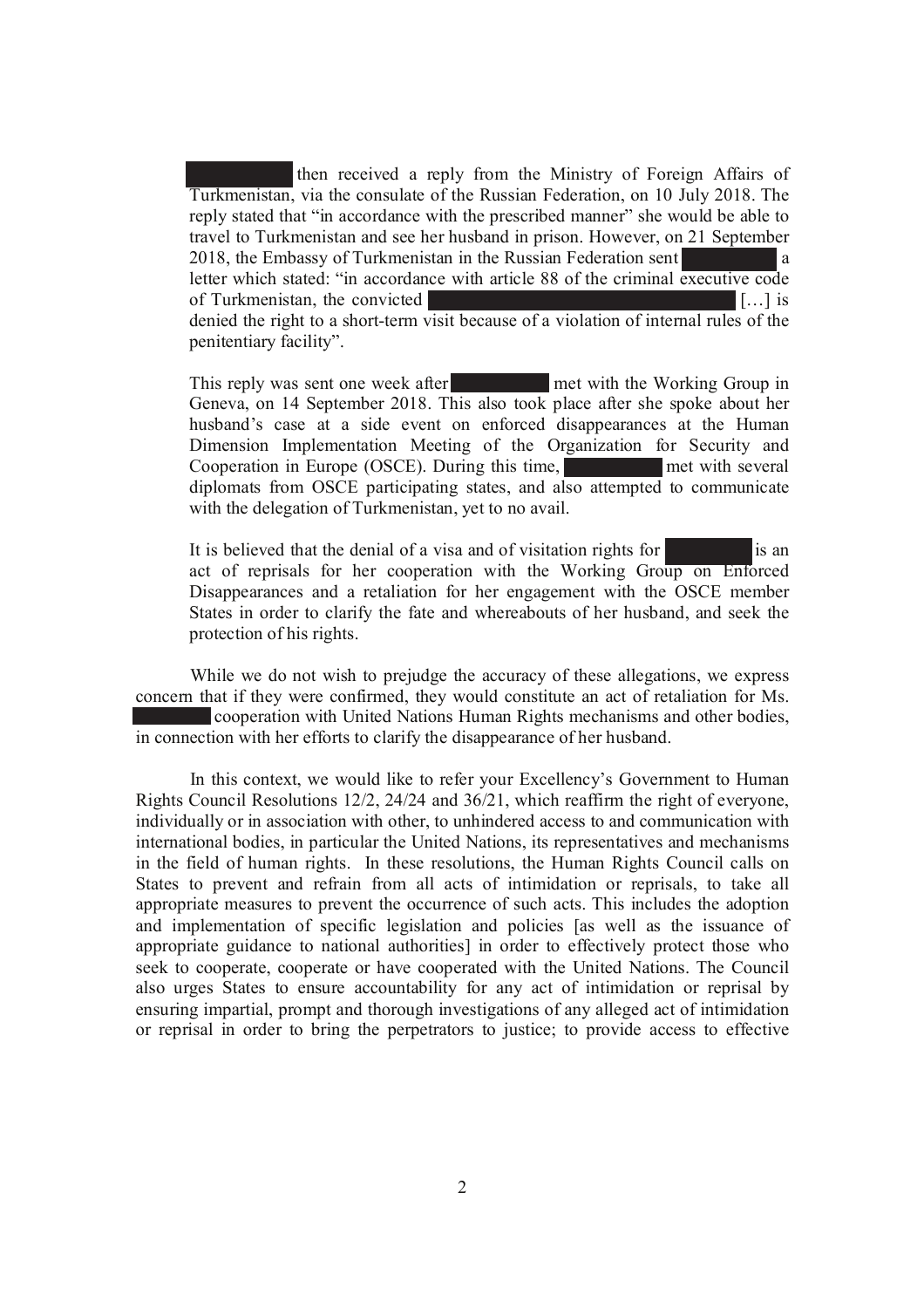remedies for victims in accordance with their international human rights obligations and commitments; and to prevent any recurrence.

In accordance with Article 32 of the Methods of Work of the Working Group on Enforced or Involuntary Disappearances, the "cases of intimidation, persecution or reprisal against relatives of disappeared persons [...] are transmitted to the pertinent States, with the appeal that they take steps to protect all the fundamental rights of the persons affected [...]."

Finally, we would also like to refer your Excellency's Government to articles 1, and 2 of the UN Declaration on Human Rights Defenders, which state that everyone has the right to promote and to strive for the protection and realization of human rights.

The full texts of the human rights instruments and standards recalled above are available on www.ohchr.org or can be provided upon request.

In view of the urgency of the matter, we would appreciate a response on the initial steps taken by your Excellency's Government to safeguard the rights of the abovementioned person(s) in compliance with international instruments.

As it is our responsibility, under the mandates provided to us by the Human Rights Council, to seek to clarify all cases brought to my attention, we would be grateful for your observations on the following matters:

- $1_{-}$ Please provide any additional information and/or comment(s) you may have on the above-mentioned allegations.
- $2.$ Please indicate the precise place of detention of Mr. and provide further details as to the factual and legal basis for the denial of his visitation rights.
- $\mathcal{Z}$ The sequence of events described above point to a possible connection between the denial of visitation rights of Mr. and the refusal of a visa to his wife for her active engagement with the Working Group on Enforced or Involuntary Disappearances. In this context, please provide further details as to the reasons for which a visa has been denied for Ms.
- $4.$ Kindly indicate what measures have been taken to ensure that human rights defenders in Turkmenistan – especially those working to stop the practice of enforced disappearances - are able to carry out their legitimate work in an enabling environment without fear or reprisal of any kind.